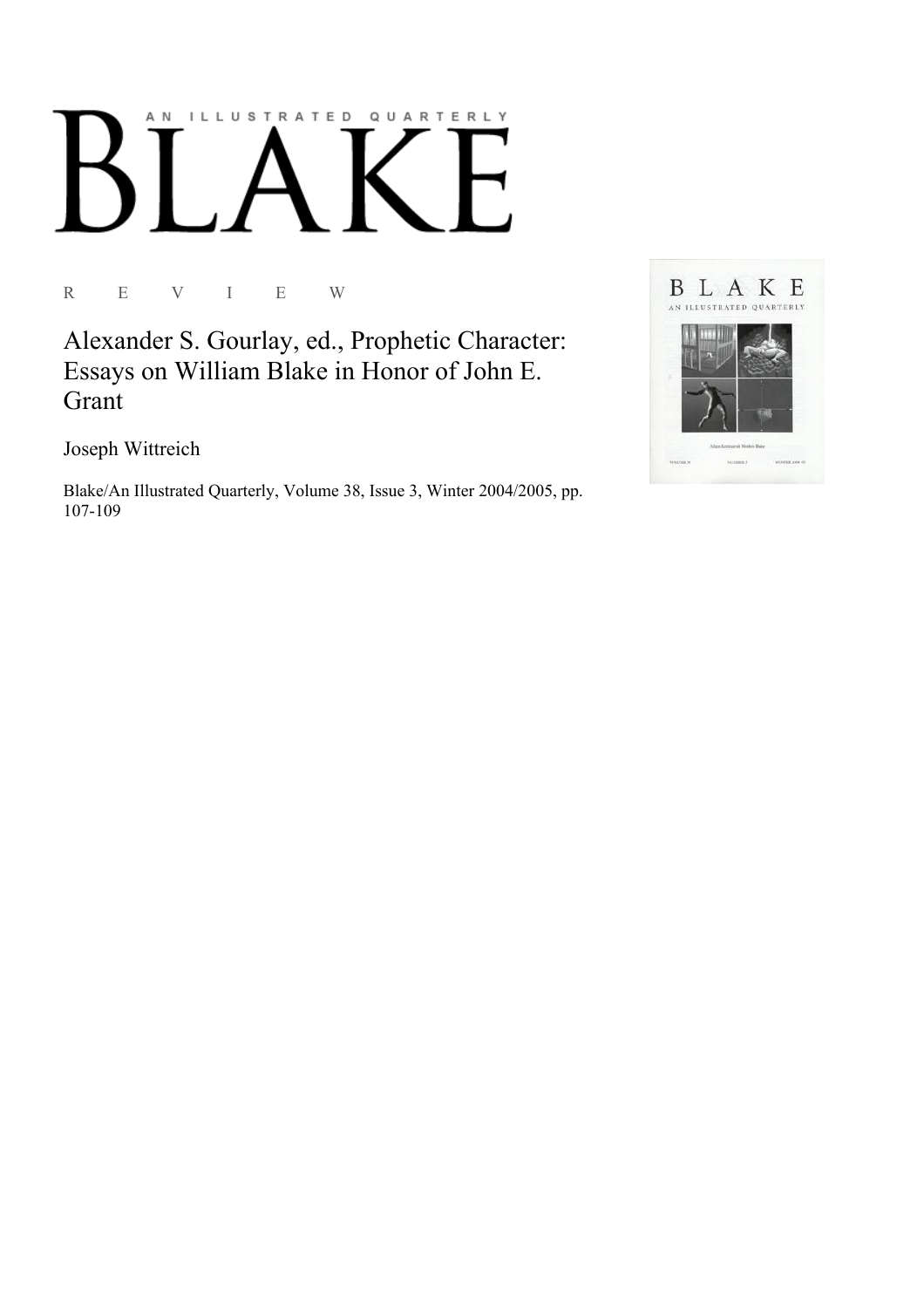While reading the book, I kept thinking of two passages in *The Marriage.* One is "How do you know but ev'ry Bird that cuts the airy way, / Is an immense world of delight, clos'd by your senses five?" (pi. 7). How do we know, for example, that the immense world of delight that artistic imaginings can give us now is not a prototype of what we might experience directly with improved senses? The other is the ambiguously worded description of the last chamber of the printing house of Hell, in which the finished works of art "were reciev'd by Men who occupied the sixth chamber, and took the forms of books & were arranged in libraries" (pi. 15). The Men receive the books, but they also take the forms of books. Humans are like texts here not in that both have orifices and interiors but in that ideally our lives are shaped by our own imaginations and creative efforts, as texts are. Giving us larger and more numerous senses, epitomizing a creativity that we do not yet have in our individual and communal lives, art for Blake both anticipates and brings about the eternal body, and "the artist is an inhabitant of that happy country," Eden *(A Descriptive Catalogue,* E 533).

## Works Cited

- Blake, William. *Blake: The Complete Poems.* Ed. W. H. Stevenson. 2nded. London: Longman, 1989.
- Blake, William. The Book of Urizen. Ed. Kay Parkhurst Easson and Roger Easson. London: Thames and Hudson, 1979.
- Blake, William. *The Poetry and Prose of William Blake.* Ed. David V. Erdman, commentary by Harold Bloom. Rev. ed. Garden City, NY: Doubleday, 1970. Abbreviated as "E."
- Clark, S. H. *Sordid Images: The Poetry of Masculine Desire.*  London: Routledge, 1994.
- Collins, Billy. "Introduction to Poetry." *Sailing Alone Around the Room: New and Selected Poems.* New York: Random House, 2001. 16.
- Damon, S. Foster. A *Blake Dictionary: The Ideas and Symbols of William Blake.* New York: Dutton, 1971.
- De Vries, Peter. "Laughter in Theory and Practice." Oral presentation at the Eighty-First Annual Meeting of the Modern Language Association of America. New York. December 28, 1966.
- Douglas, Mary. *Purity and Danger.* London: Routledge and Kegan Paul, 1966.
- Erdman, David. *The Illuminated Blake.* Garden City, NY: Anchor, 1974.
- Hobson, Christopher Z. *Blake and Homosexuality.* Basingstoke, UK: Palgrave Macmillan, 2000.
- Hogarth, William. *The Analysis of Beauty.* Ed. Joseph Burke. Oxford: Clarendon Press, 1955.
- Hughes, Merritt Y, ed. "An Anonymous Life of Milton." *John Milton: Complete Poems and Major Prose.* New York: Odyssey Press, 1957.1035-44.
- Klein, Melanie. "Weaning." *Love, Guilt and Reparation & Other Works 1921-1945.* New York: Dell, 1977. 290-305.
- Paley, Morton. *The Continuing City: William Blake's* Jerusalem. Oxford: Clarendon Press, 1983.
- Smith, Adam. *The Theory of Moral Sentiments.* Ed. D. D. Raphael and A. L. Macfie. Oxford: Clarendon Press, 1976.
- Stevens, Wallace. *The Necessary Angel: Essays on Reality and the Imagination.* New York: Vintage, 1965.
- Webster, Brenda S. "Blake, Women and Sexuality." *Critical Paths: Blake and the Argument of Method.* Eds. Dan Miller, Mark Bracher and Donald Ault. Durham, NC: Duke University Press, 1987. 204-24.
- Weiss, Piero. *Opera: A History in Documents.* New York: Oxford University Press, 2002.
- Winnicott, D. W. "Transitional Objects and Transitional Phenomena." *Playing and Reality.* New York: Basic Books, 1971. 1-25.

Alexander S. Gourlay, ed. *Prophetic Character: Essays on William Blake in Honor of John E. Grant.*  Locust Hill Literary Studies, No. 33. West Cornwall, CT: Locust Hill Press, 2002. xxiii + 396pp. 67 illus. \$60.00, hardcover.

## Reviewed by Joseph Wittreich

Since 1960, William Blake has undergone rehabilitation<br>Sand, tardily, canonization, only to be exiled yet again to the Cince 1960, William Blake has undergone rehabilitation wilderness. Meanwhile, Blake criticism, which initially seemed at a crossroads, has moved into crisis. Yet with each shift, and at every juncture, John E. Grant has been both a striking and a salutary presence—often as corrector but, more important, as collaborator who, with David V. Erdman, produced *Blake's Visionary Forms Dramatic* (1970) and, with Mary Lynn Johnson, coedited *Blake's Poetry and Designs: A Norton Critical Edition* (1979). A year later, the Clarendon Press issued its monumental *William Blake's Designs for Edward Young's "Night Thoughts"* (1980) under the editorship of Erdman and Grant, here joined by Edward J. Rose and Michael J. Tolley. Grant's first two articles (not on Blake) were co-authored, as if in anticipation of the important essays on Blake that he wrote jointly with Robert E. Brown, Mary Lynn Johnson, and Alexander S. Gourlay, the editor of the festschrift here under review. An earlier volume, with essays by various hands, *Critical Paths: Blake and the Argument of Method* (1987), was dedicated to Grant. Gourlay's book, poignantly introduced, expertly edited, and amazingly particularized, is presented as a tribute to—and token of—Grant's achievement.

As Mary Lynn Johnson concludes her magisterial survey of modern Blake criticism, she observes that "[i]f a major shift is occurring in Blake studies, as it seems to be, it does not pivot on any one new work, and no new paradigm is in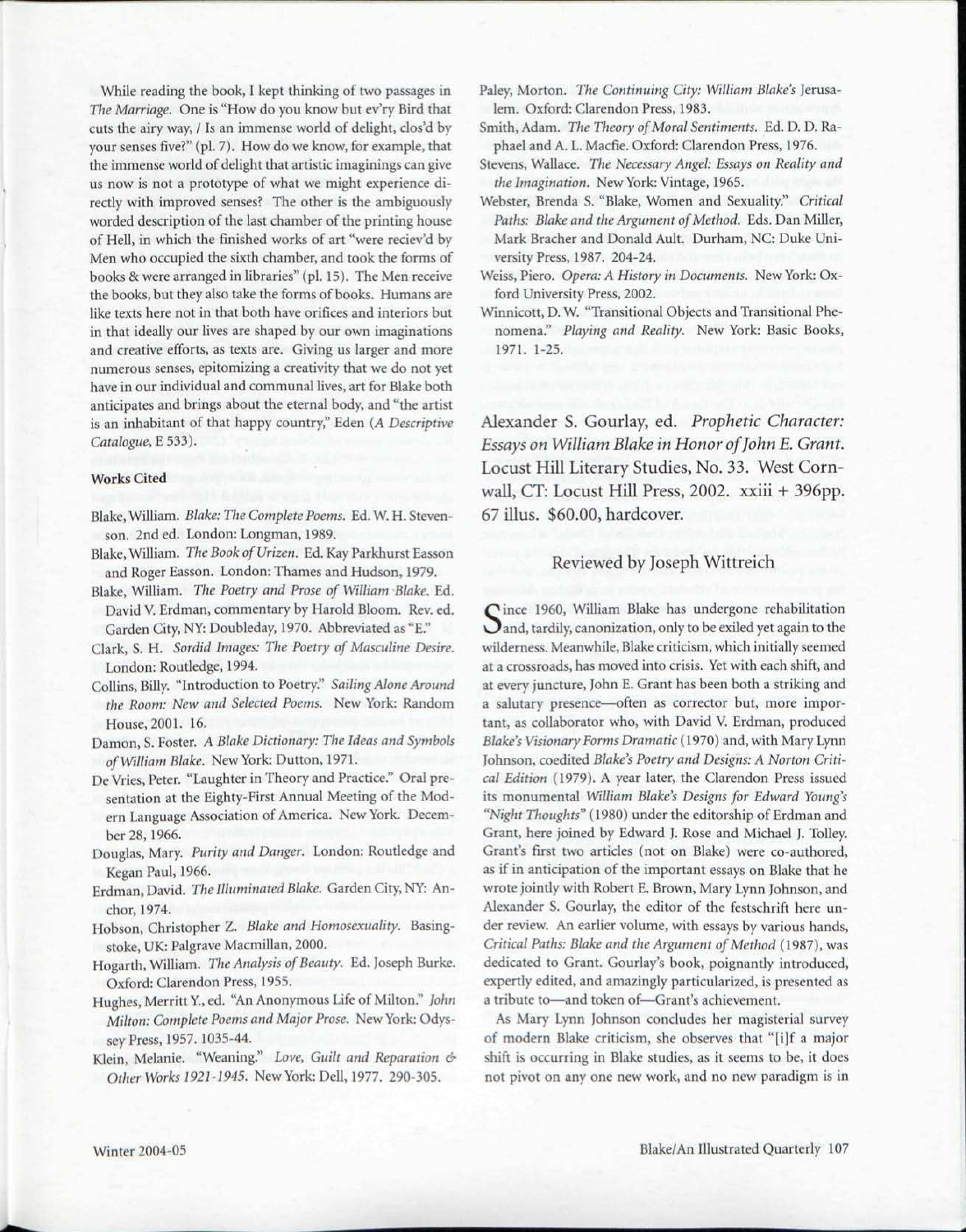evidence."<sup>1</sup> Nearly twenty years later, the picture has clarified. A new phase of Blake criticism was inaugurated by the efforts of those like Grant who, crossing boundaries, produced paradigms for interdisciplinary study and, intermixing methodologies, underscored the fact that a tangle of ways does not hide the right path but is the right path. This founding principle of a new Blake criticism is threaded through *Prophetic Character,*  yet another example of Grant as an energizing force in Blake criticism. Collectively, its essays make this point—in thunder. At their very best, they also share with Grant's work "an instinct for the capillaries."<sup>2</sup> Many of these essays are embellishments, directly or obliquely, of Grant's preoccupation with the emergence and education of the prophetic character in his different aspects—historical, legendary, or mythic—and of Blake's evolving critique of such characters, whether in bracing juxtapositions like Swedenborg and Milton, or Newton and Milton, or through acute probings of mythic protagonists like Ore and Los. The thrust of Blake's illuminated writings, however much anchored in history, is toward prophecy: it is poetry written in the future tense and painting with a forward gaze, each imbued with an acute sense of apocalyptic crisis.

Two essays in this volume, particularly, illustrate the impulse, evident throughout the collection, to follow in Grant's footsteps. After mapping the range and nuance of recent criticism, Michael Ferber, "In Defense of Clods," allows that he himself is unable to "shake the conviction that the poem, or the poem's speaker, endorses the Clod as right, and that the preponderance of relevant poems both within the *Songs*  and outside it endorse the Clod's point of view." "The very features of the poem one can cite against the Clod," Ferber concludes, "are snares placed in our way to tempt us from the path of simplicity" (54). If "The Pebble and the Clod," with its warring perspectives, is both an epitome of the dialectic at play within and between poems in *Songs of Innocence and of Experience,* as well as what Ferber calls "a portal into Blake" (60), inflections shift, strikingly so, as we are lured into the perilous paths of *The Marriage of Heaven and Hell.* If it turns the tables on the essay it succeeds, Everett C. Frost's "The Education of the Prophetic Character" not only dovetails with Grant's earlier work but is also an impressive exfoliation of it. Frost's *Marriage* is "an autobiographic Bildungsroman of the prophet as a young man" (72). Not itself "a prophecy but the primer for one" (75), this prose-poem, which Frost describes as "a stunning dramatic narrative of enormous complexity,

1. See Mary Lynn Johnson, "William Blake," in 77a- *English Roman*tic Poets: A Review of Research and Criticism, ed. Frank Jordan, 4th ed. (New York: MLA, 1985) 249. See also the fine remarks by Dan Miller, "Introduction," in *Critical Paths: Blake ami the Argument* <>/ *Method,* ed. Dan Miller, Mark Bracher, and Donald Ault (Durham and London: Duke University Press, 1987) 1-18, especially 3.

2. Alexander S. Gourlay borrows this phrase from William kupcr smith, longtime editor of *Philological Quarterly*; see Gourlay, "Foreward," in Prophetic Character xv.

subtlety, and force" (72), demonstrates that "Consciousness sharpens perception, and not the other way around" (81).

The best essays in this festschrift, two of them giving it a frame, follow Grant in redirecting Blake criticism from the matter of Blake and tradition to the interrelated questions of Blake and which traditions? In which of their manifestations? Stephen C. Behrendt, in the lead essay, makes the point powerfully: "Blake was less interested in merely preserving than in transforming (and frequently in discrediting or subverting) traditional materials and formulations" (8), Behrendt then illustrating his point by examining in connection with different versions of Blake's *Pestilence* the extent to which Blake, along with William Hayley, was engaged "in transforming traditional images and aesthetics into a new and contemporary cultural context" (8). Behrendt's own interest in the millenarian impulse in Blake's art is later highlighted, first, by G. A. Rosso who, in the attention he gives to the figure of Rahab in its biblical contexts, claims for Blake a reading of Scriptures "unique" to this poet, but also "based on a profound grasp of the turning points of biblical history" (292). With the evolving character of Rahab, Blake assimilates from the Epistle to the Hebrews, according to Rosso, its "typology of crucifixionatonement" (302) only then to subject Hebrews "to critique by reading it against the Gospel accounts of crucifixion or, more accurately, against his own apocalyptic approach to the Gospel narratives" (303).

In his brilliantly climactic essay, Richard J. Squibbs examines "the vexed relationship between stargazing and biblical prophecy in English history," especially in terms of "the aura of determinism surrounding astrological prophecy"(352). Documenting his thesis through the example of Blake's *Europe,* Squibbs concludes that, by its end, "Blake symbolically explodes astrology's cyclical consciousness and depicts the typological emergence of the English people from a benighted, star-bound perception of history" (367). By reporting how Blake so often writes against the grain of the traditions he invokes, Squibbs allows us to grasp, simultaneously, how popular astrology and astronomical discourse molded Blake's vision and how Blake then "forged his prophetic stance in opposition to largely-forgotten, anti-revolutionary and conservative popular discourses as well" (383).

If such an argument does not nullify, it nevertheless puts a check on the perhaps overly easy proposition of the essay it succeeds, that "kabbalistic prototypes provided the basis for the intricate numerological pattern underlying the physical structure of *Jerusalem's* 100 plates" (Sheila Spector, 332), as well as his alteration of the original plans for this poem, tampering with the order of its plates, and revision, or failure to amend, crucial passages in this epic prophecy (347-48). Indeed, these provocative assertions beg to be tested against the contrary viewpoint that kabbalistic paradigms are an aspect of the poem's mathematical, not living, form. As does Spector, Morton D. Paley ventures into a hitherto neglected area of Blake criticism as, conjecturing that Blake never would